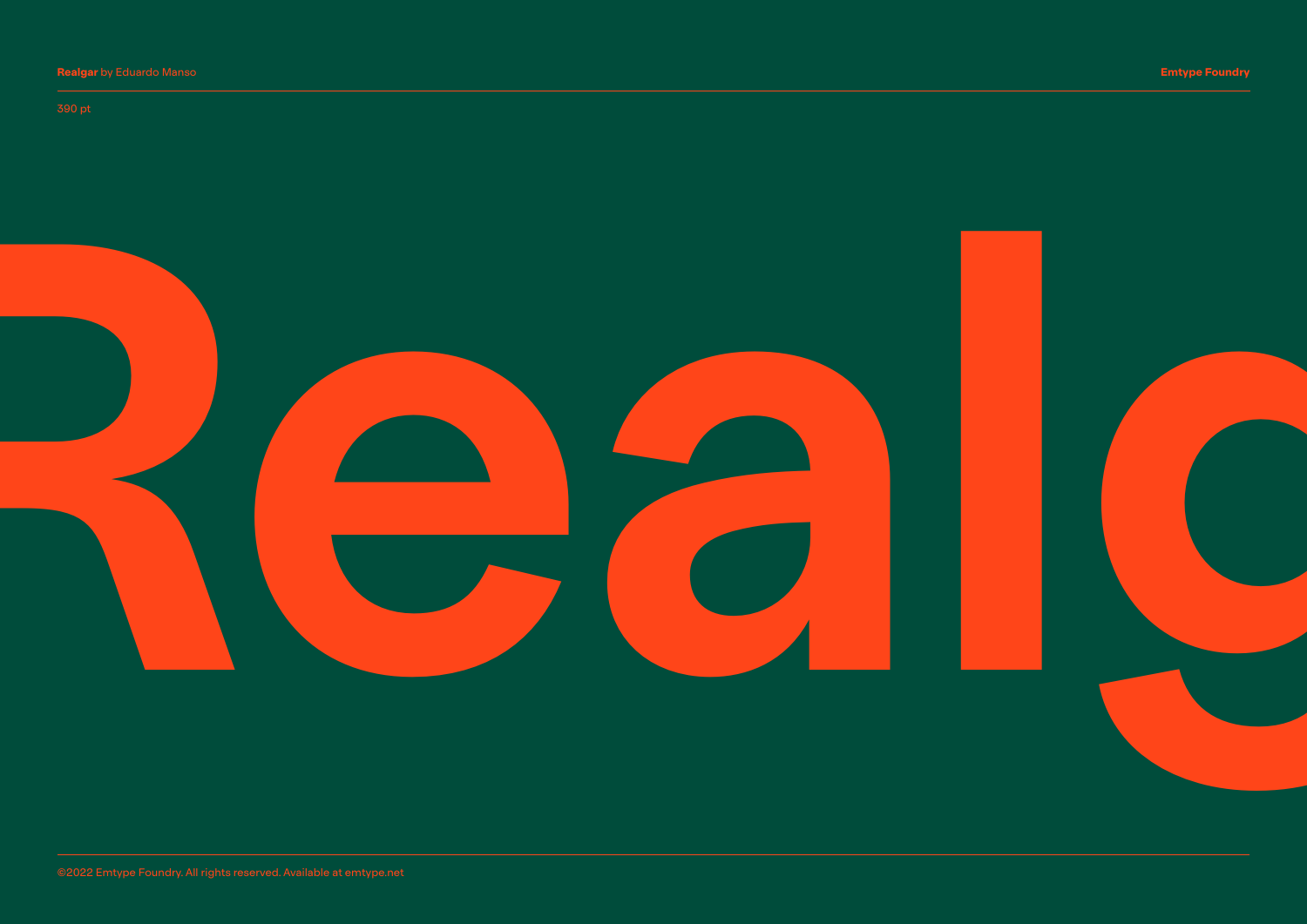Basic character set Regular 70 pt

## ABCDEFGHIJKLMN OPQRSTUVWXYZ abcdefghijklmn opqrstuvwxyz 0123456789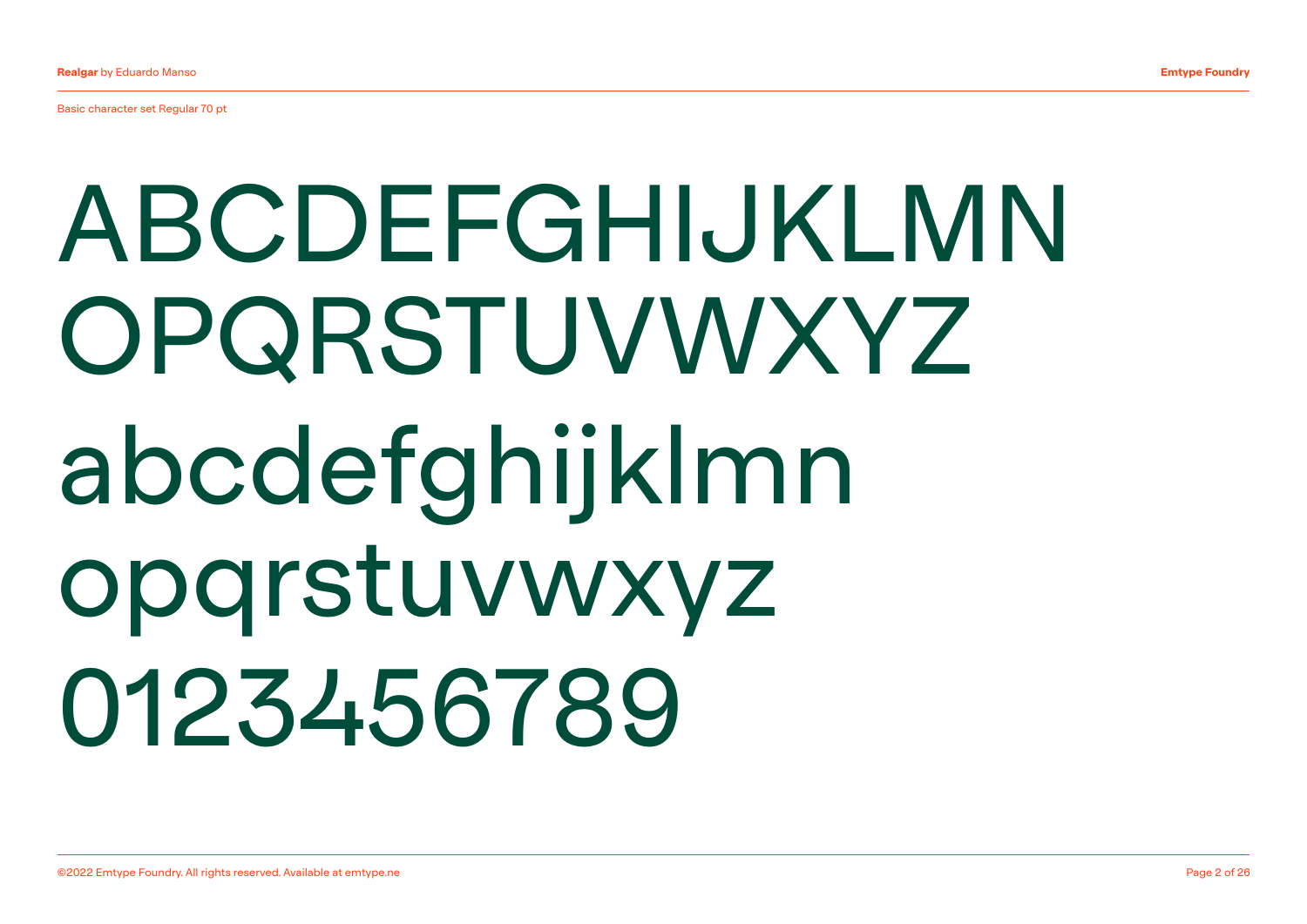Styles 40 pt

Regular Medium Semibold Bold Extrabold Black

*Regular Italic Medium Italic Semibold Italic Bold Italic Extrabold Italic Black Italic*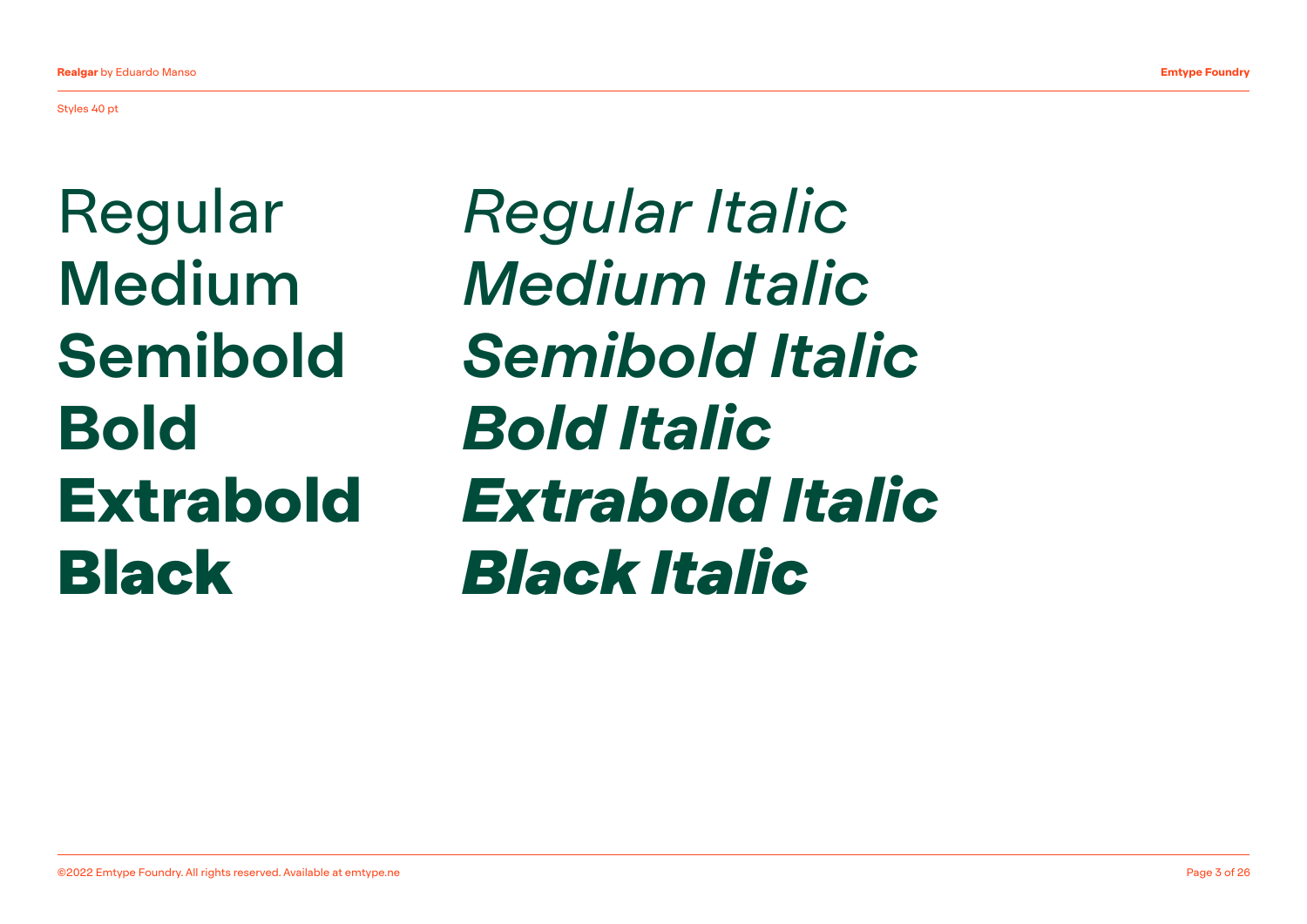## Regular 700 pt

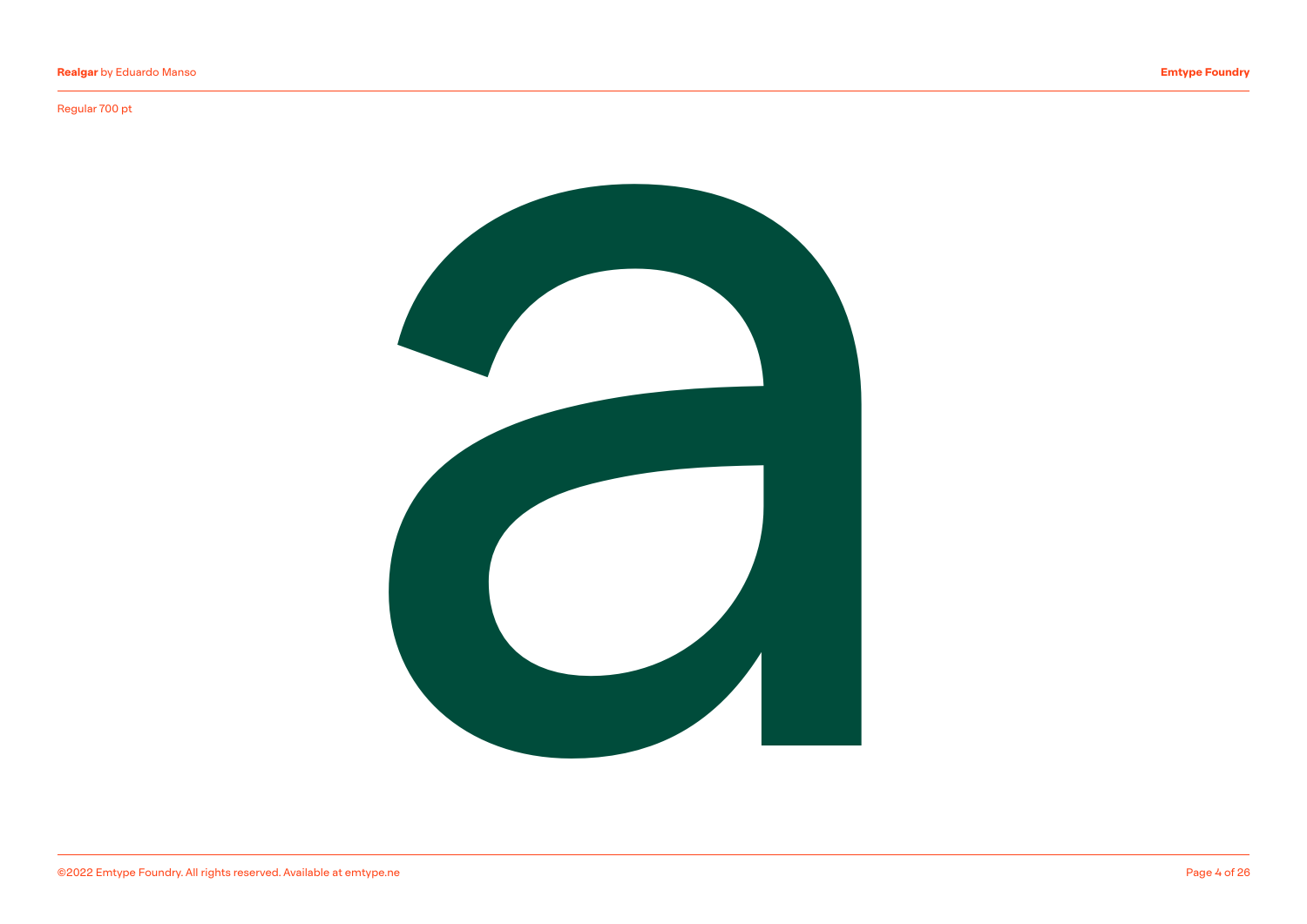## Medium 340 pt

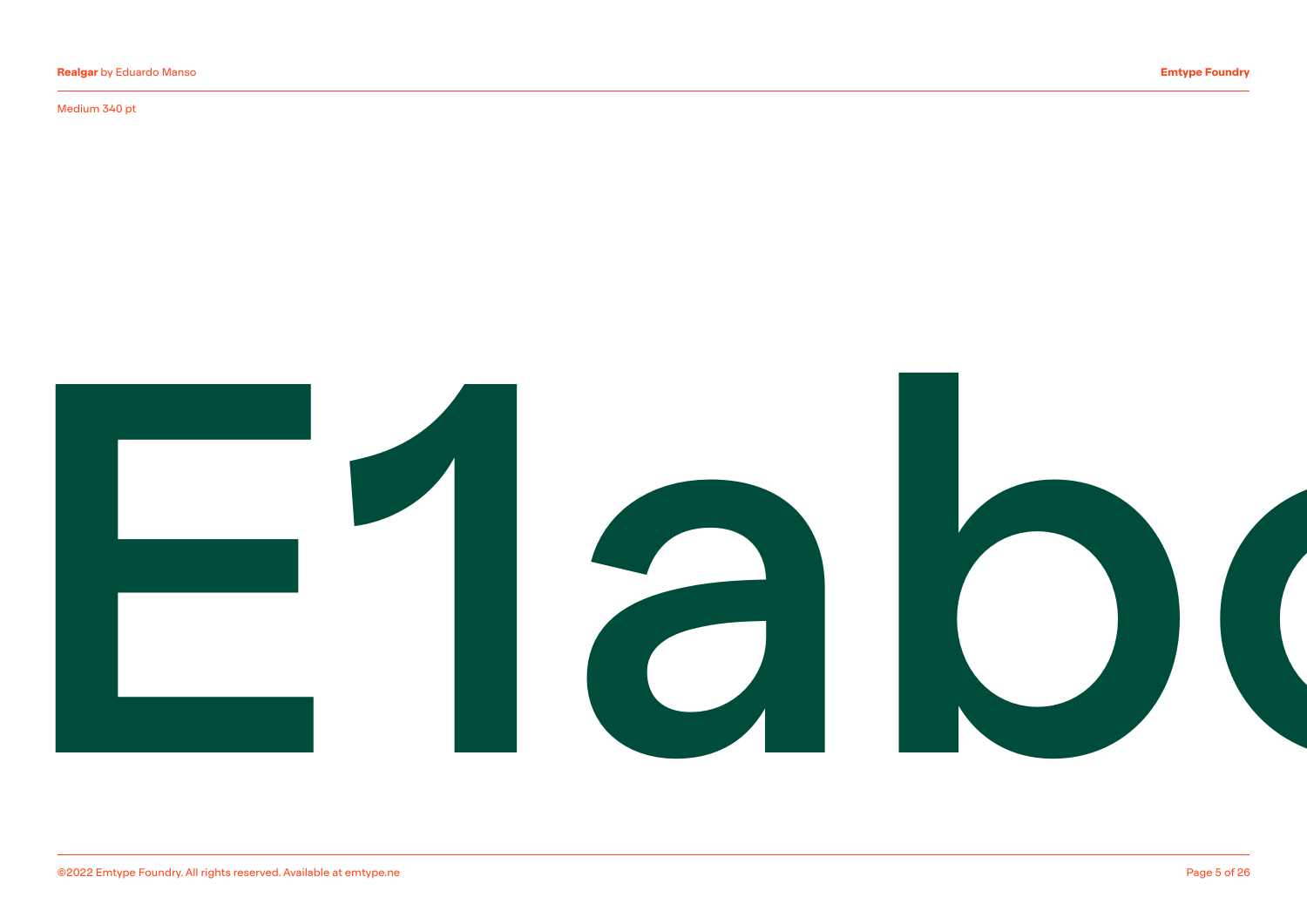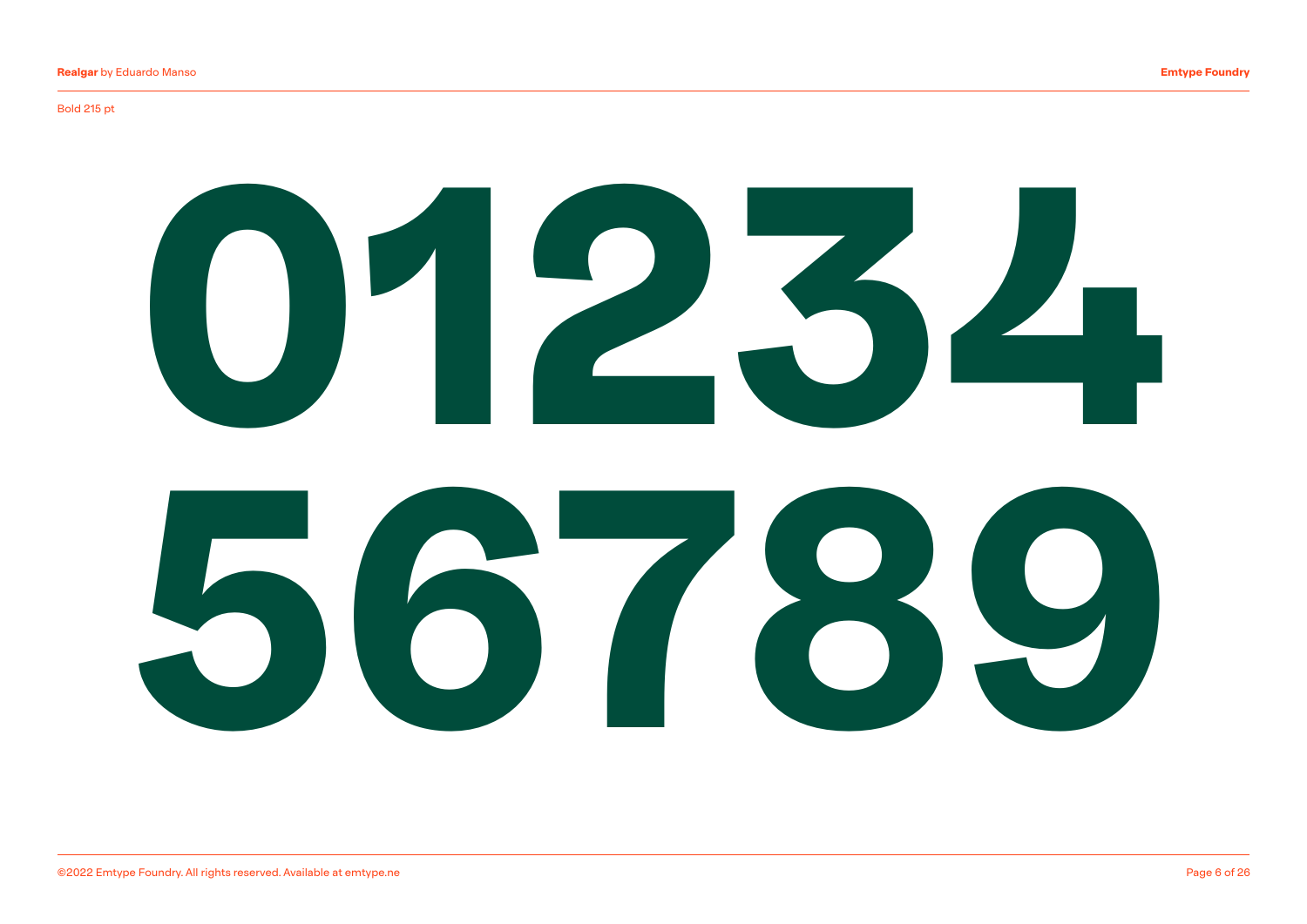Black Italic 73 pt

## ←←← arrows →→→ ↗↗↗↗↗↗↗↗↗↗↗↗ ↘↘↘↘↘↘↘↘↘↘↘↘ ↖↖↖↖↖↖↖↖↖↖↖↖ ↙↙↙↙↙↙↙↙↙↙↙↙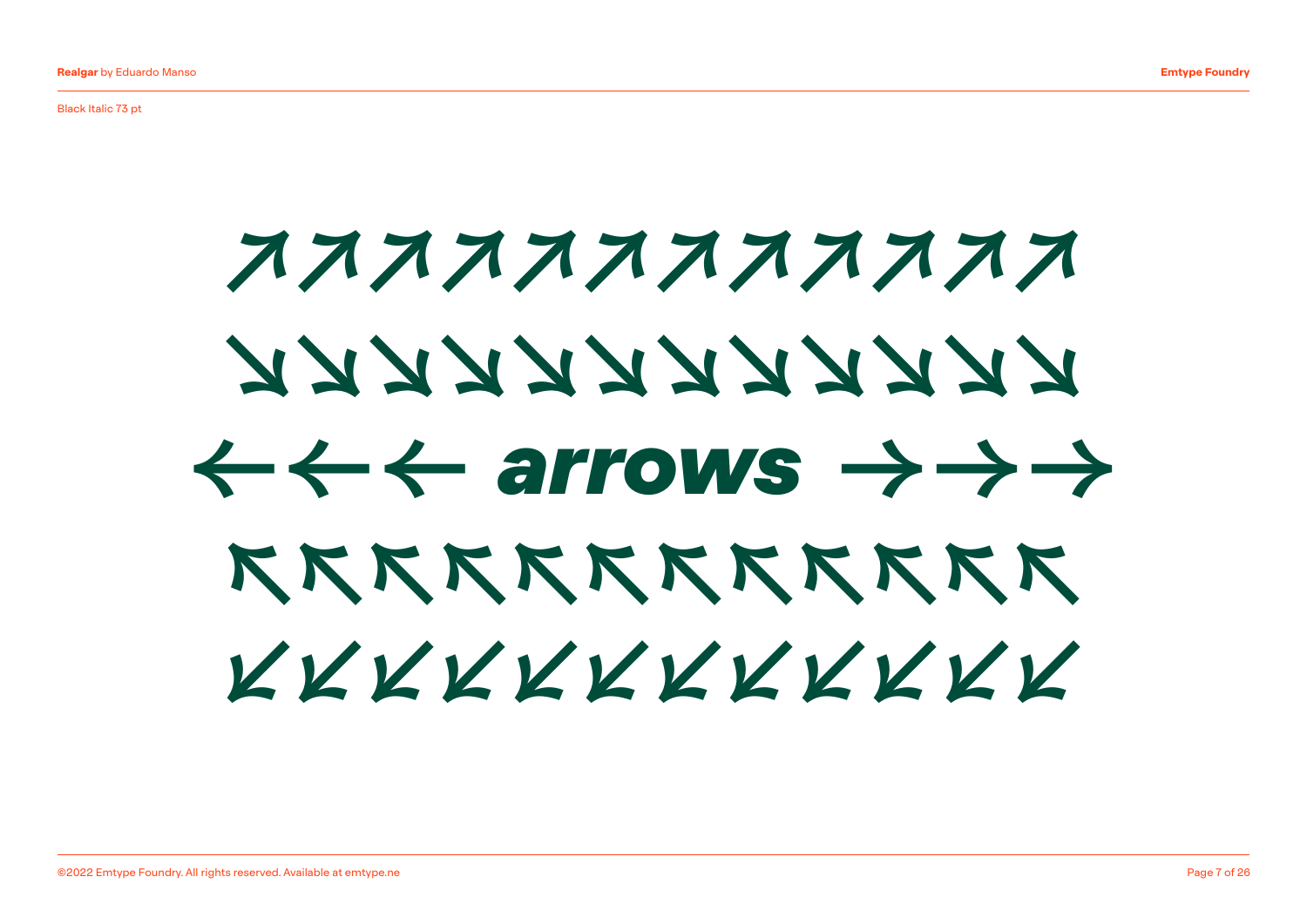Medium 67 pt

## Women athletes have alw had to clear high bars in o to be taken seriously on t 1932 Olympic Games at t **Angeles Memorial Colise**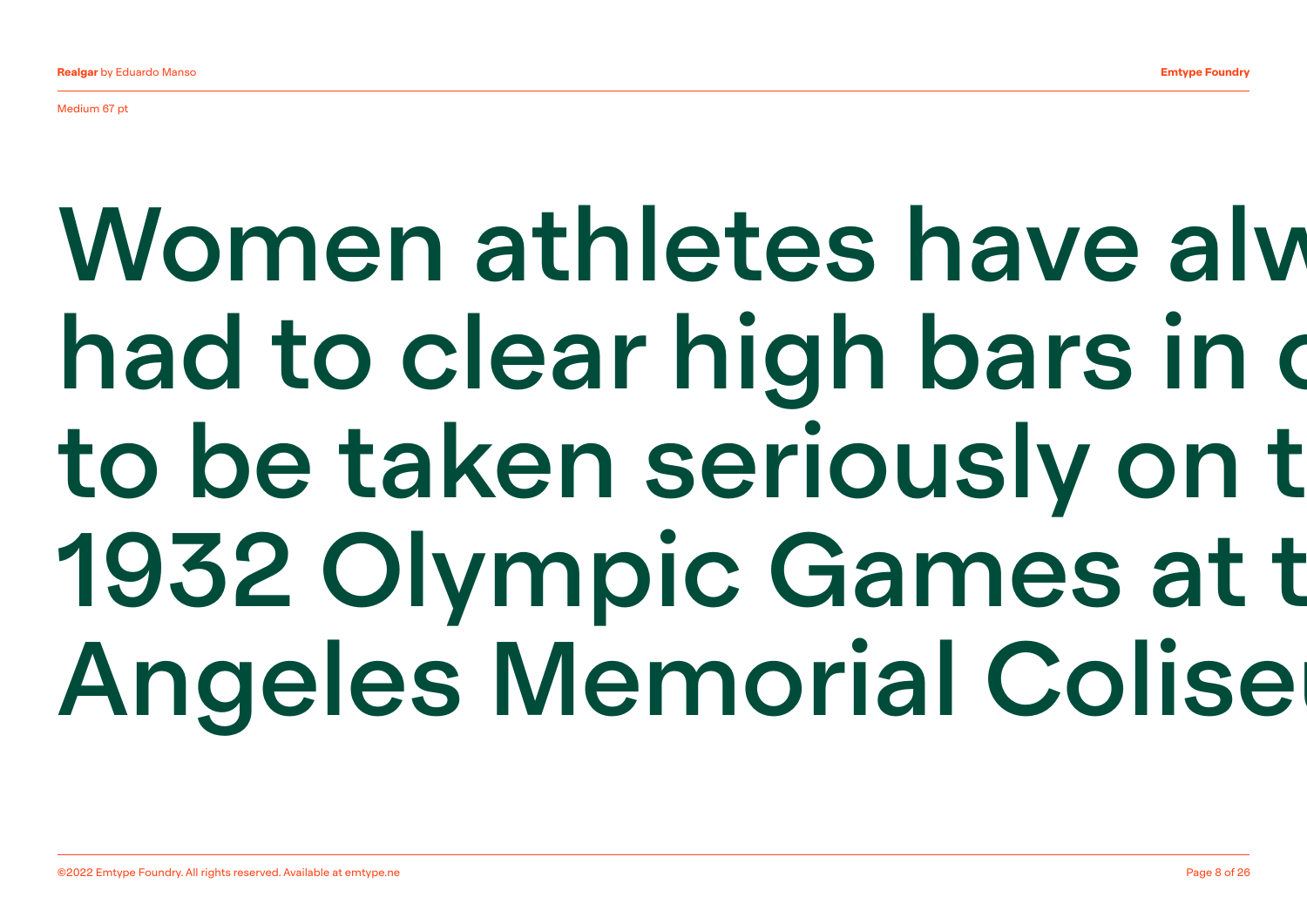Regular 37 pt

He began in January 1891 by repurposing the August one of the ocean liners in the company's fleet, cruising vessel for wealthy tourists. What's mo he needed to offset losses during the winter m fewer freight orders came through and frozen made sea travel dangerous. Daniel Finamore, a director of exhibitions at the Peabody Essex M Massachusetts, says that Ballin understood th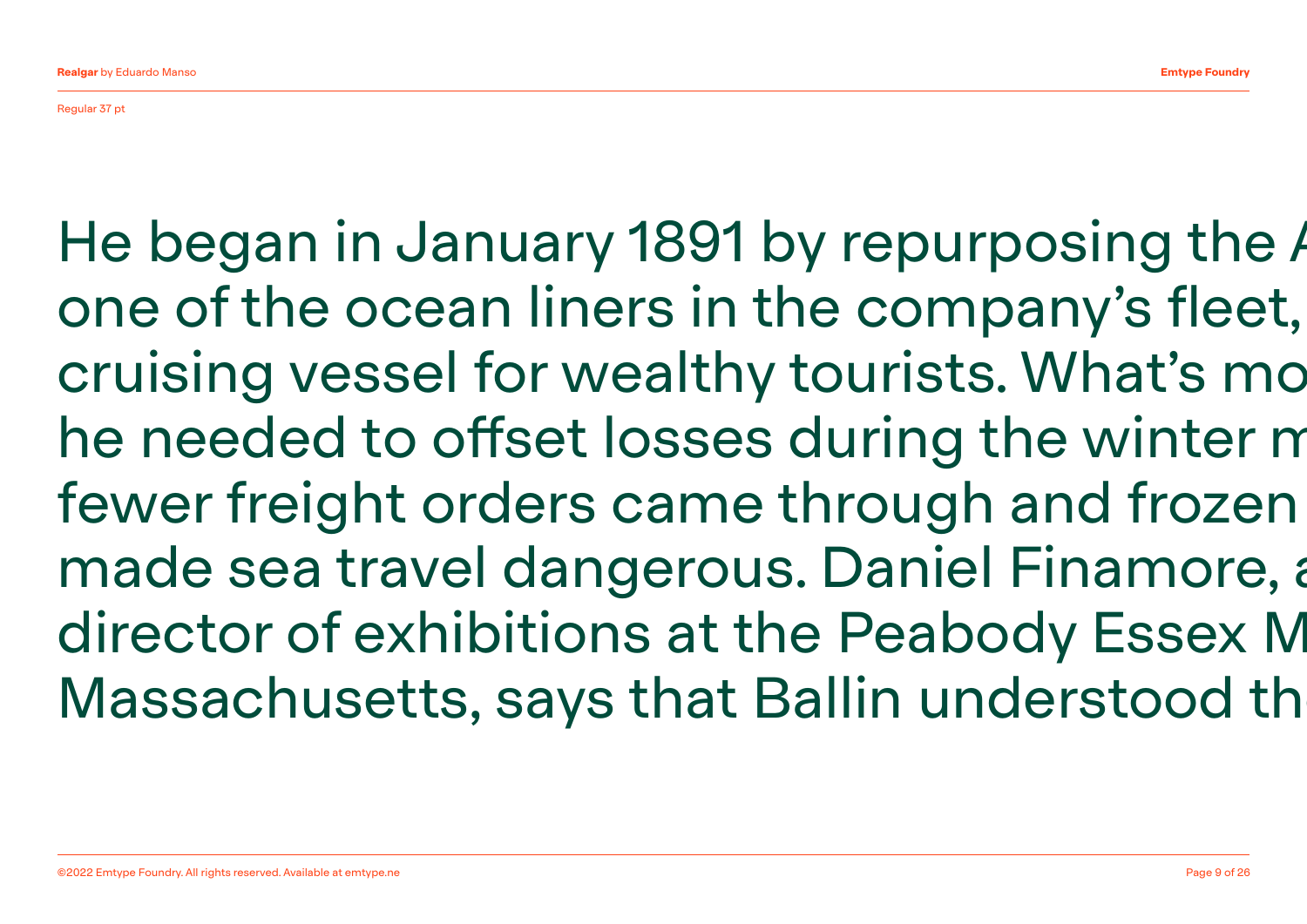# "B\*rit"[8,05μ] {4£}ĸ‡Ω@!; 3(Q&S%çâ)2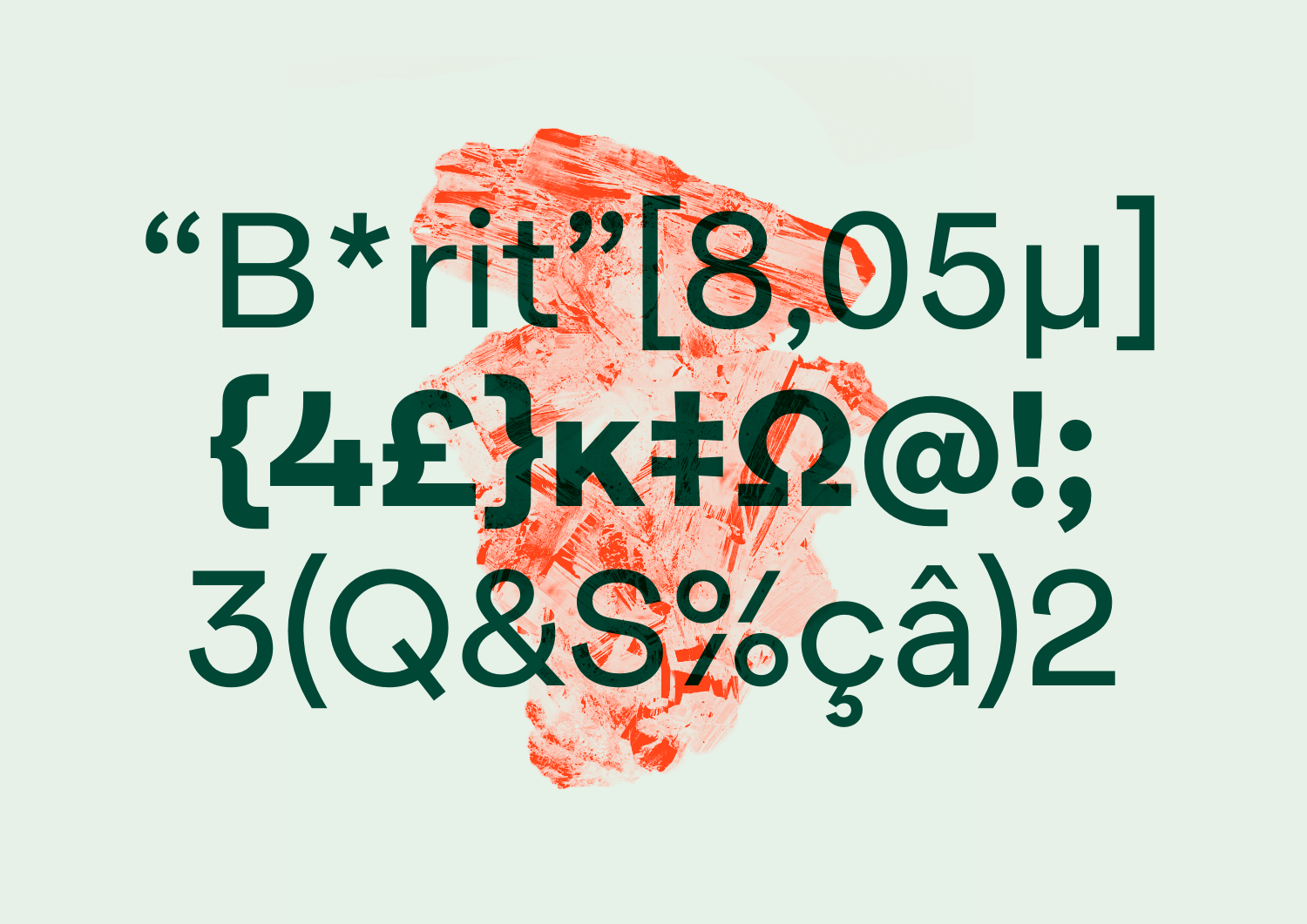Regular 90 pt

## National parks *Architectural* 76 days before QUOTATIONS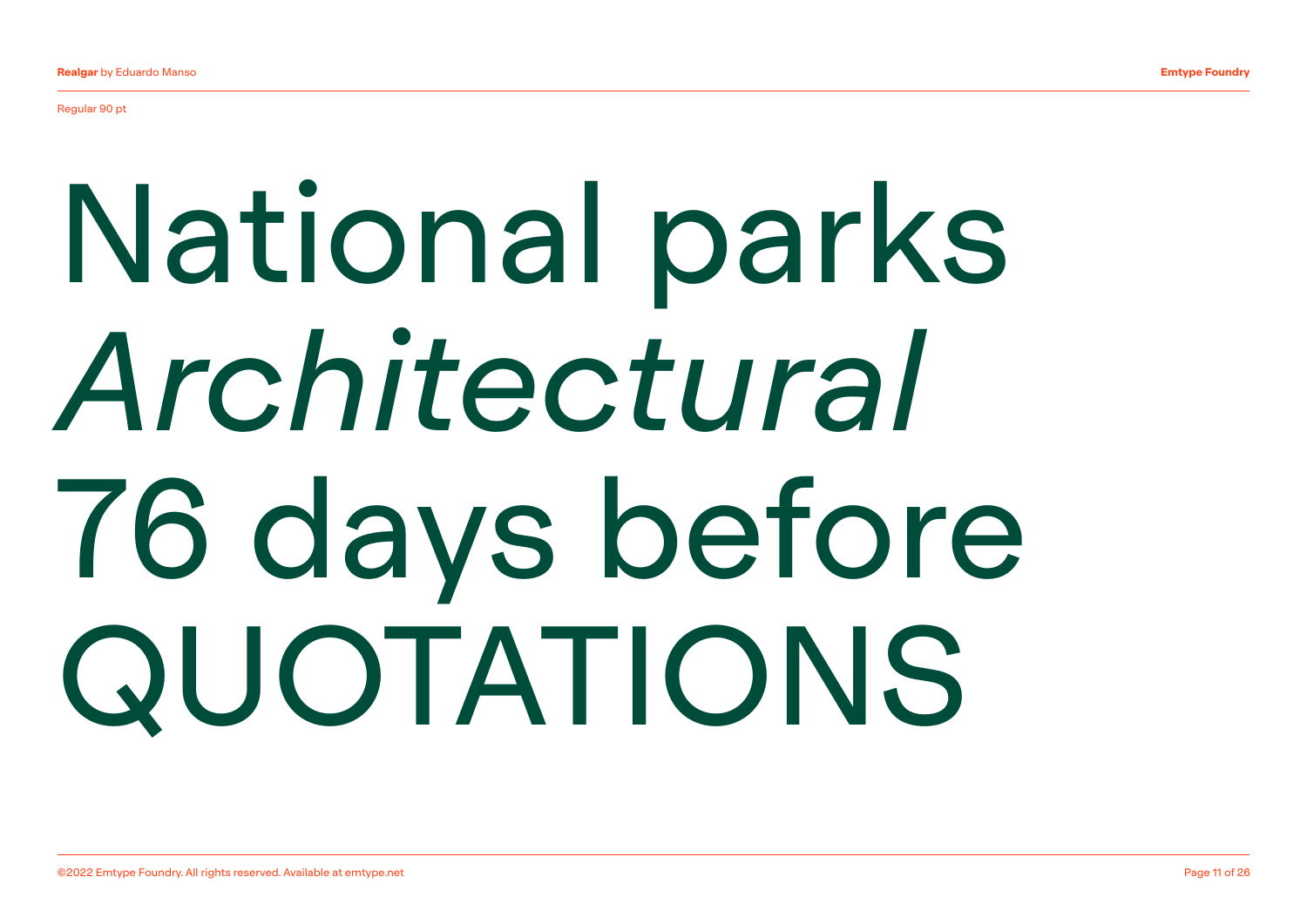## Regular 30 pt

## TWELVE PROFESSIONAL ARTISTS FROM FRANCE And they turned one side of a door into a work of art Break down social barriers and cultural stereotypes

## 30 pt 10 pt 10 pt 10 pt 10 pt 10 pt 10 pt 10 pt 10 pt 10 pt 10 pt 10 pt 10 pt 10 pt 10 pt 10 pt 10 pt 10 pt 10

*Growing up, she was fond of many of the classic Italian Renaissance paintings. Her family adhered to gender norms and she was told that would need to have a man.*

The Art Institute of Chicago in Chicago's Grant Park, and was founded in 1879, is one of the oldest and largest art museums in the United States. Recognized for its curatorial efforts and popularity among visitors, the museum hosts approximately 1.5 million people annually. Its collection, stewarded by 11 curatorial departments, is encyclopedic, and includes iconic works such as Georges Seurat's A Sunday on La Grande Jatte, Pablo Picasso's The Old Guitarist.

## 20 pt

The Art Institute of Chicago in Chicago's Grant Park, founded in 1879, is one of the oldest and largest art museums in the United States. Recognized for its curatorial efforts and popularity among visitors, the museum hosts approximately 1.5 million people annually. Its collection, stewarded by 11 curatorial departments, is encyclopedic, and includes iconic works such as Georges Seurat's A Sunday on La Grande Jatte, Pablo Picasso's The Old Guitarist, Edward Hopper's Nighthawks, and Grant Wood's American Gothic.

## 8 pt

The Art Institute of Chicago in Chicago's Grant Park, founded in 1879, is one of the oldest and largest art museums in the United States. Recognized for its curatorial efforts and popularity among visitors, the museum hosts approximately 1.5 million people annually. Its collection, stewarded by 11 curatorial departments, is encyclopedic, and includes iconic works such as Georges Seurat's A Sunday on La Grande Jatte, Pablo Picasso's The Old Guitarist, Edward Hopper's Nighthawks, and Grant Wood's American Gothic. Its permanent collection of nearly 300,000 works of art is augmented by more than 30 special exhibitions mounted yearly that illuminate aspects.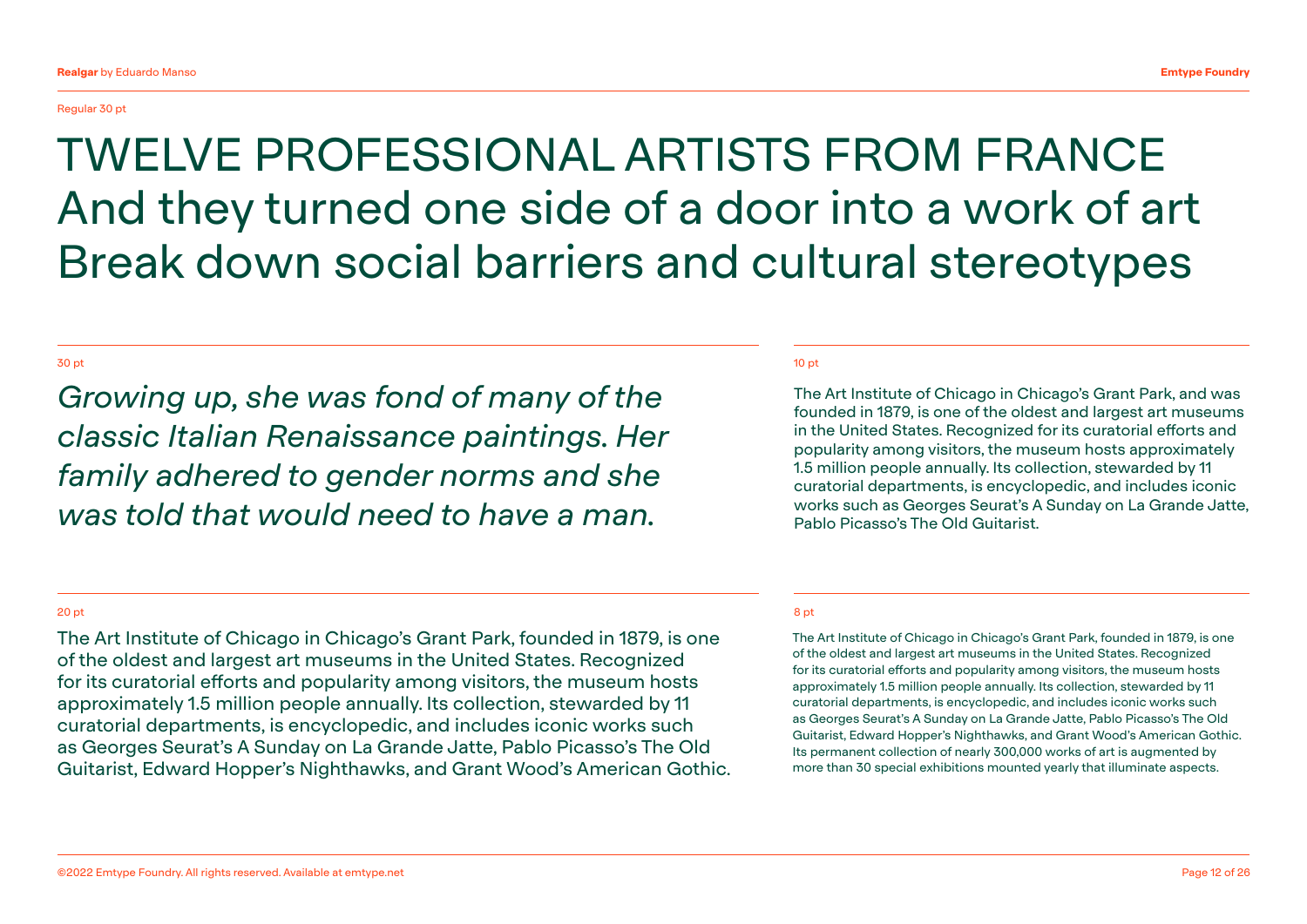Medium 90 pt

## Academical use *Hungarian poet* 20th Century CITY OF LIGHT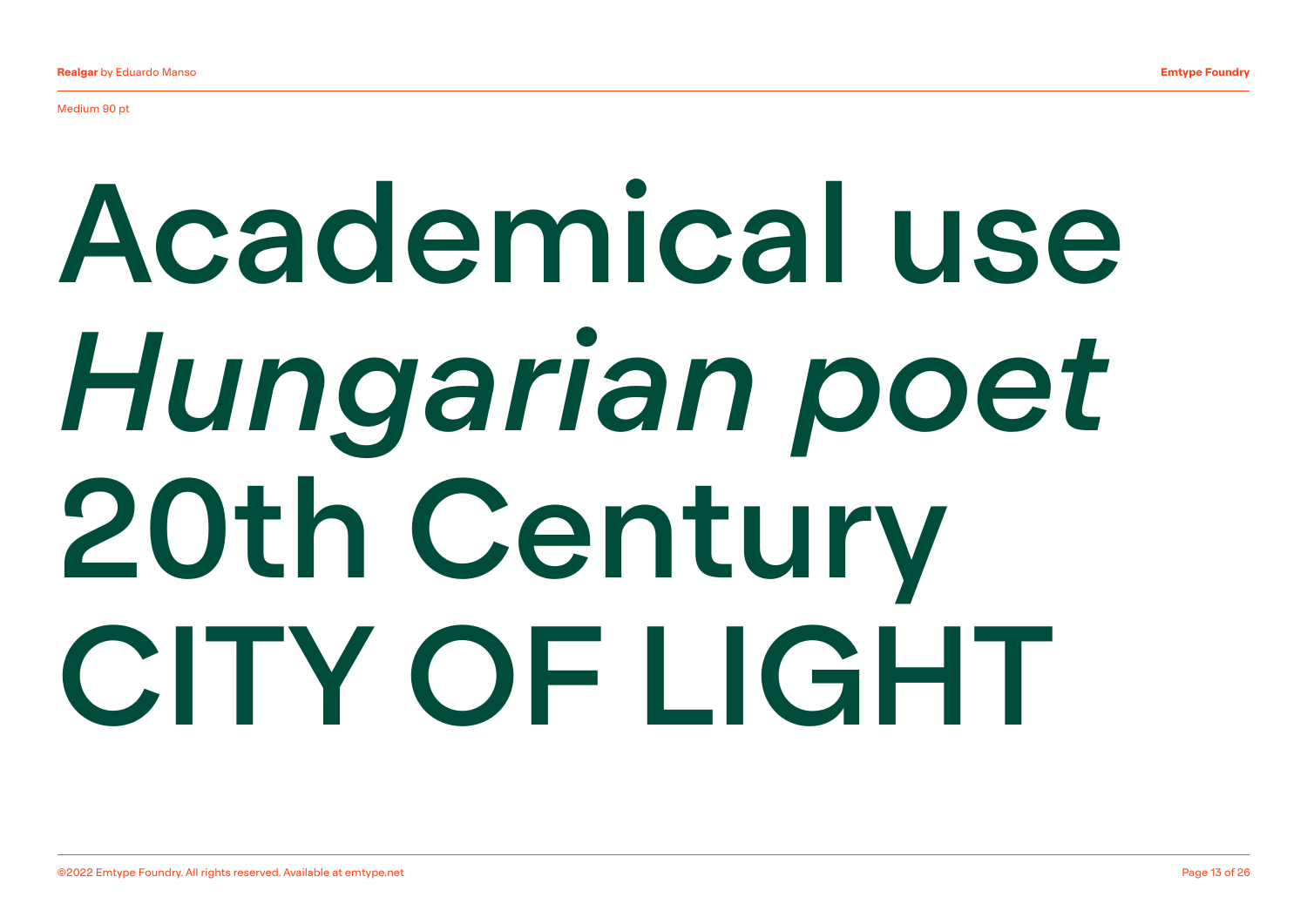## Medium 30 pt

## WHO WILL EXPAND UPON THE IDEALS AND GOALS Especially focusing on intercultural understanding Installed in 192 locations around the city of Houston

## 30 pt 10 pt 10 pt 10 pt 10 pt 10 pt 10 pt 10 pt 10 pt 10 pt 10 pt 10 pt 10 pt 10 pt 10 pt 10 pt 10 pt 10 pt 10

*Watson was previously an MP with the U.S. Airborne Division at Fort Bragg. And he had increasing difficulty making a living on his farm in rural Nash County.*

The Art Institute of Chicago in Chicago's Grant Park, and was founded in 1879, is one of the oldest and largest art museums in the United States. Recognized for its curatorial efforts and popularity among visitors, the museum hosts approximately 1.5 million people annually. Its collection, stewarded by 11 curatorial departments, is encyclopedic, and includes iconic works such as Georges Seurat's A Sunday on La Grande Jatte, Pablo Picasso's The Old Guitarist.

## 20 pt

The Art Institute of Chicago in Chicago's Grant Park, founded in 1879, is one of the oldest and largest art museums in the United States. Recognized for its curatorial efforts and popularity among visitors, the museum hosts approximately 1.5 million people annually. Its collection, stewarded by 11 curatorial departments, is encyclopedic, and includes iconic works such as Georges Seurat's A Sunday on La Grande Jatte, Pablo Picasso's The Old Guitarist, Edward Hopper's Nighthawks, and Grant Wood's American Gothic.

## 8 pt

The Art Institute of Chicago in Chicago's Grant Park, founded in 1879, is one of the oldest and largest art museums in the United States. Recognized for its curatorial efforts and popularity among visitors, the museum hosts approximately 1.5 million people annually. Its collection, stewarded by 11 curatorial departments, is encyclopedic, and includes iconic works such as Georges Seurat's A Sunday on La Grande Jatte, Pablo Picasso's The Old Guitarist, Edward Hopper's Nighthawks, and Grant Wood's American Gothic. Its permanent collection of nearly 300,000 works of art is augmented by more than 30 special exhibitions mounted yearly that illuminate aspects.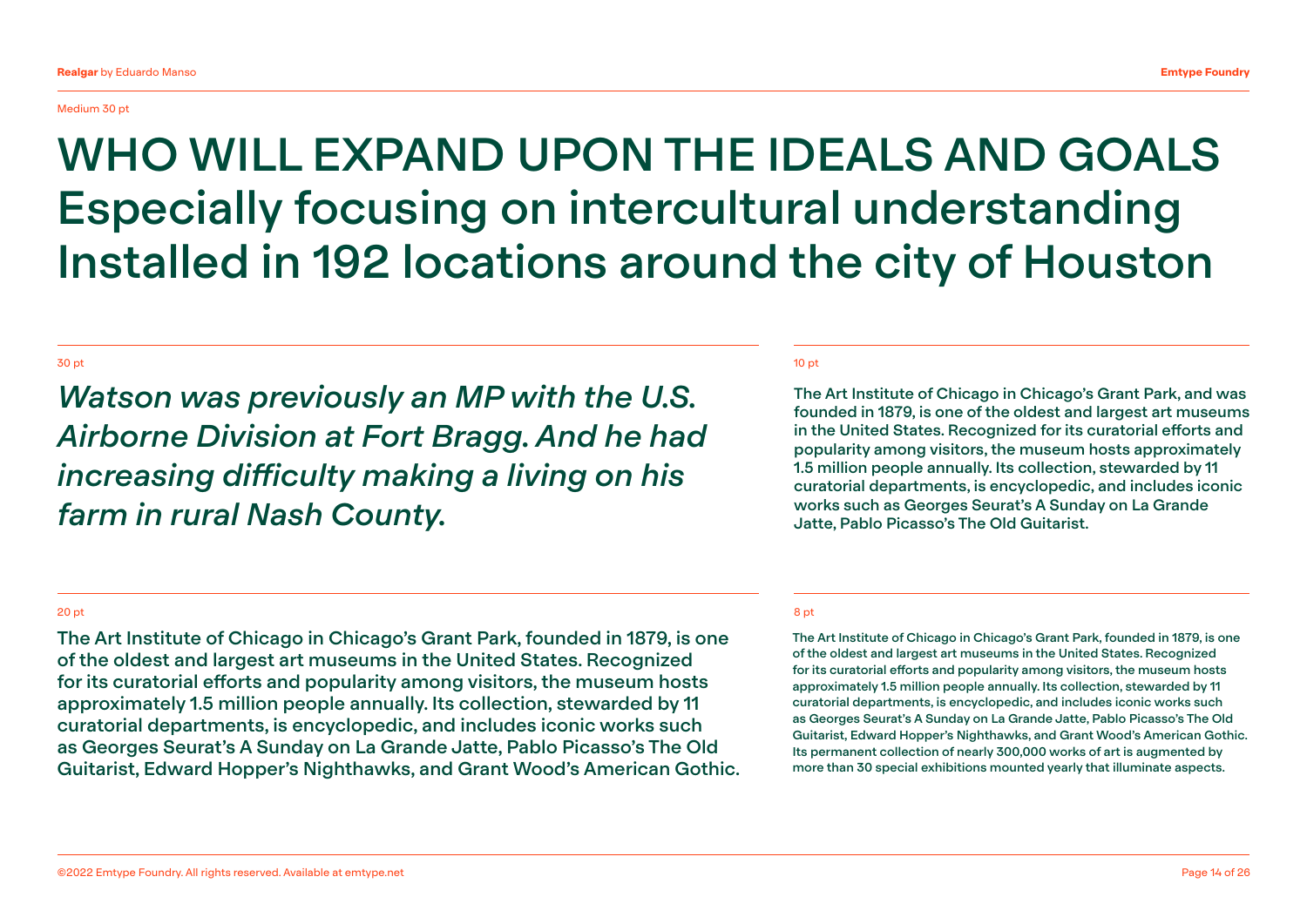SemiBold 90 pt

## Main gardener *Dakota mission*  Established '83 THE ICE CREAM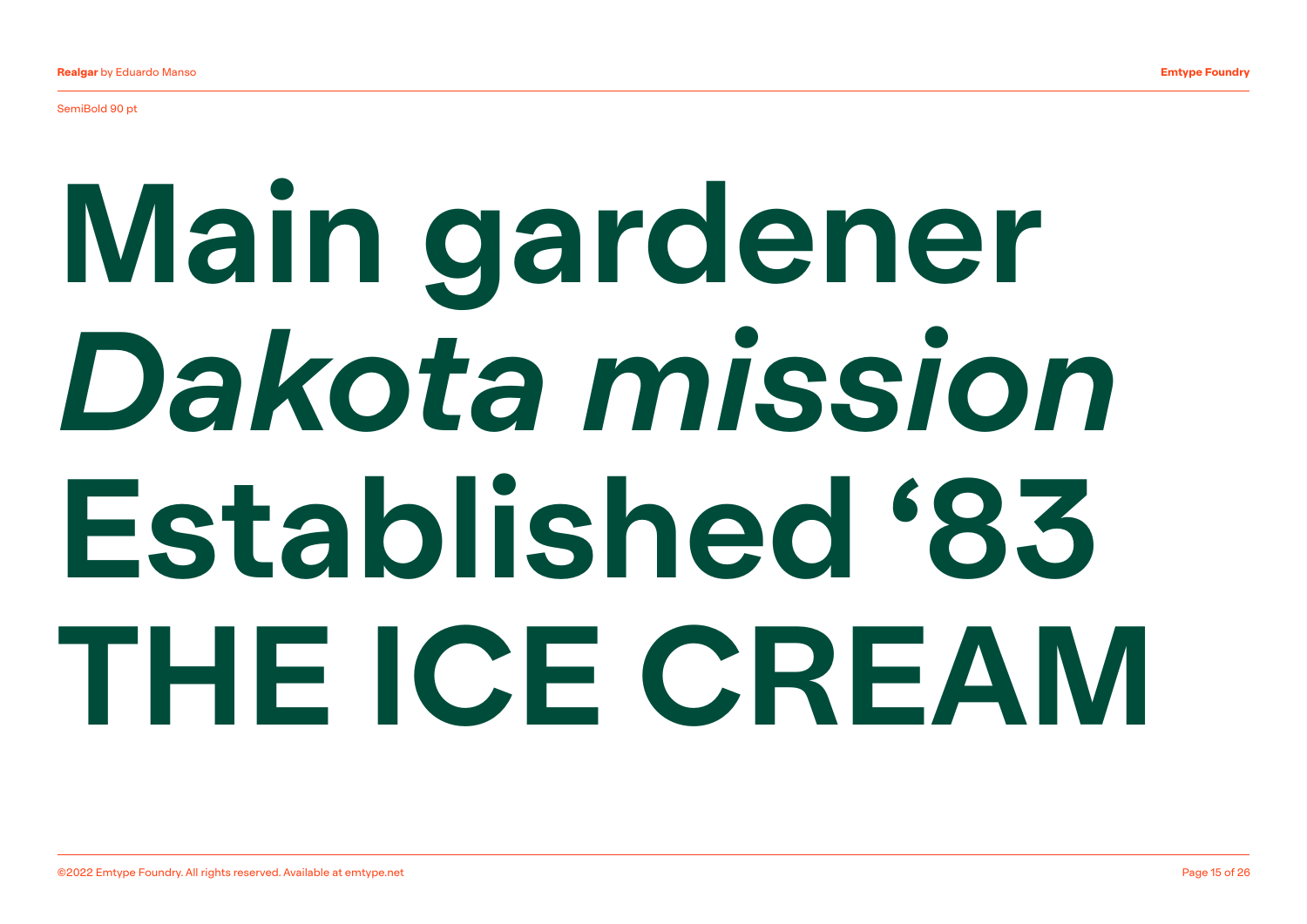## SemiBold 30 pt

## INTERNATIONAL EXPOSURE WAS THE PURPOSE Provide guidance, advice, and encouragement Barcelona is the first city to premiere this project

## 30 pt 10 pt 10 pt 10 pt 10 pt 10 pt 10 pt 10 pt 10 pt 10 pt 10 pt 10 pt 10 pt 10 pt 10 pt 10 pt 10 pt 10 pt 10

*The book presents an epistemology as well as a practical world and life view. Vaihinger describes human knowledge as erroneous and contradictory.*

The Art Institute of Chicago in Chicago's Grant Park, and was founded in 1879, is one of the oldest and largest art museums in the United States. Recognized for its curatorial efforts and popularity among visitors, the museum hosts approximately 1.5 million people annually. Its collection, stewarded by 11 curatorial departments, is encyclopedic, and includes iconic works such as Georges Seurat's A Sunday on La Grande Jatte, Pablo Picasso.

## 20 pt

The Art Institute of Chicago in Chicago's Grant Park, founded in 1879, is one of the oldest and largest art museums in the United States. Recognized for its curatorial efforts and popularity among visitors, the museum hosts approximately 1.5 million people annually. Its collection, stewarded by 11 curatorial departments, is encyclopedic, and includes iconic works such as Georges Seurat's A Sunday on La Grande Jatte, Pablo Picasso's The Old Guitarist, Edward Hopper's Nighthawks, and Grant Wood's American Gothic.

## 8 pt

The Art Institute of Chicago in Chicago's Grant Park, founded in 1879, is one of the oldest and largest art museums in the United States. Recognized for its curatorial efforts and popularity among visitors, the museum hosts approximately 1.5 million people annually. Its collection, stewarded by 11 curatorial departments, is encyclopedic, and includes iconic works such as Georges Seurat's A Sunday on La Grande Jatte, Pablo Picasso's The Old Guitarist, Edward Hopper's Nighthawks, and Grant Wood's American Gothic. Its permanent collection of nearly 300,000 total works of art is augmented by more than 30 special exhibitions mounted yearly.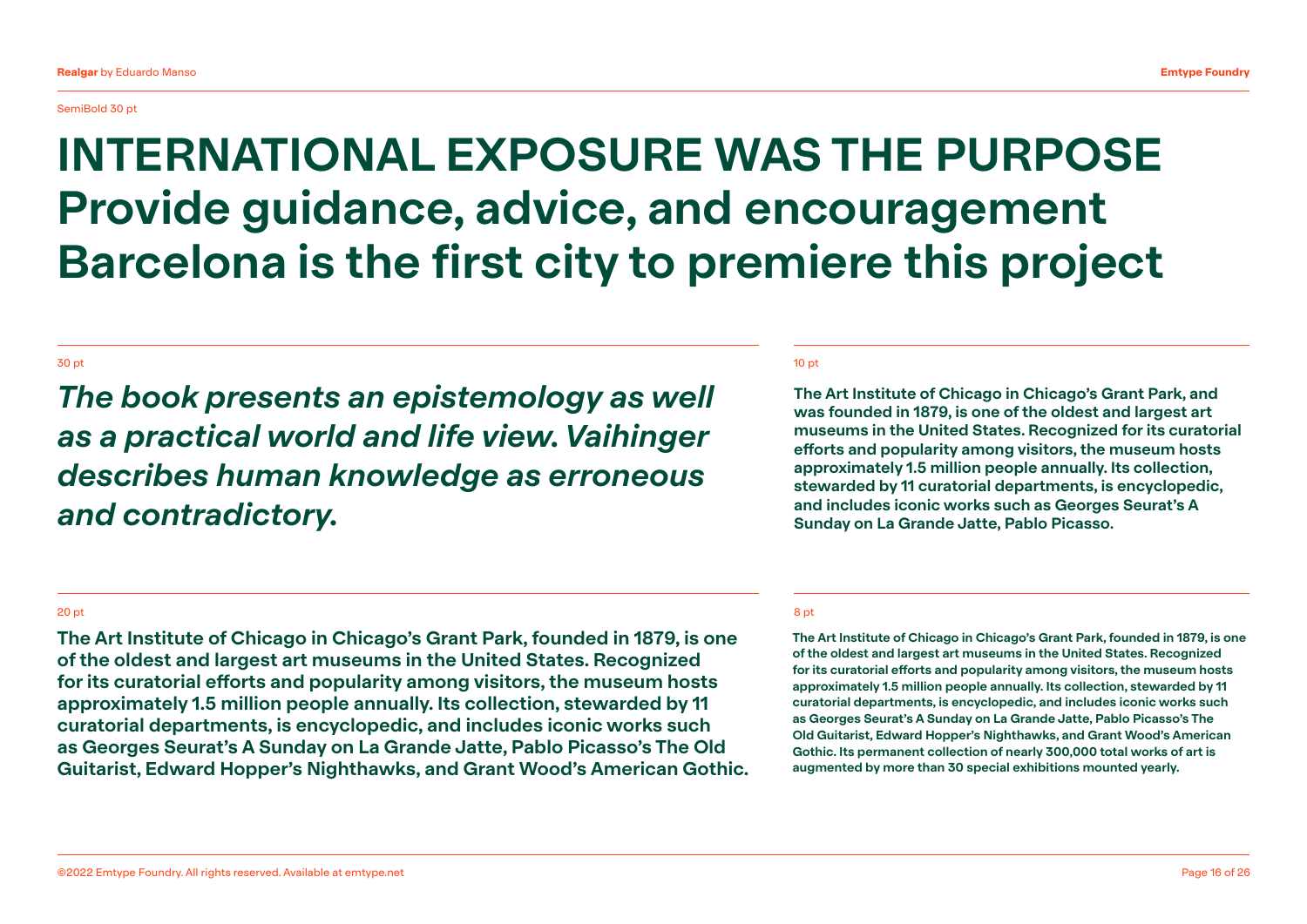## So elementary *New magazines* 1836—2012 RECOGNITION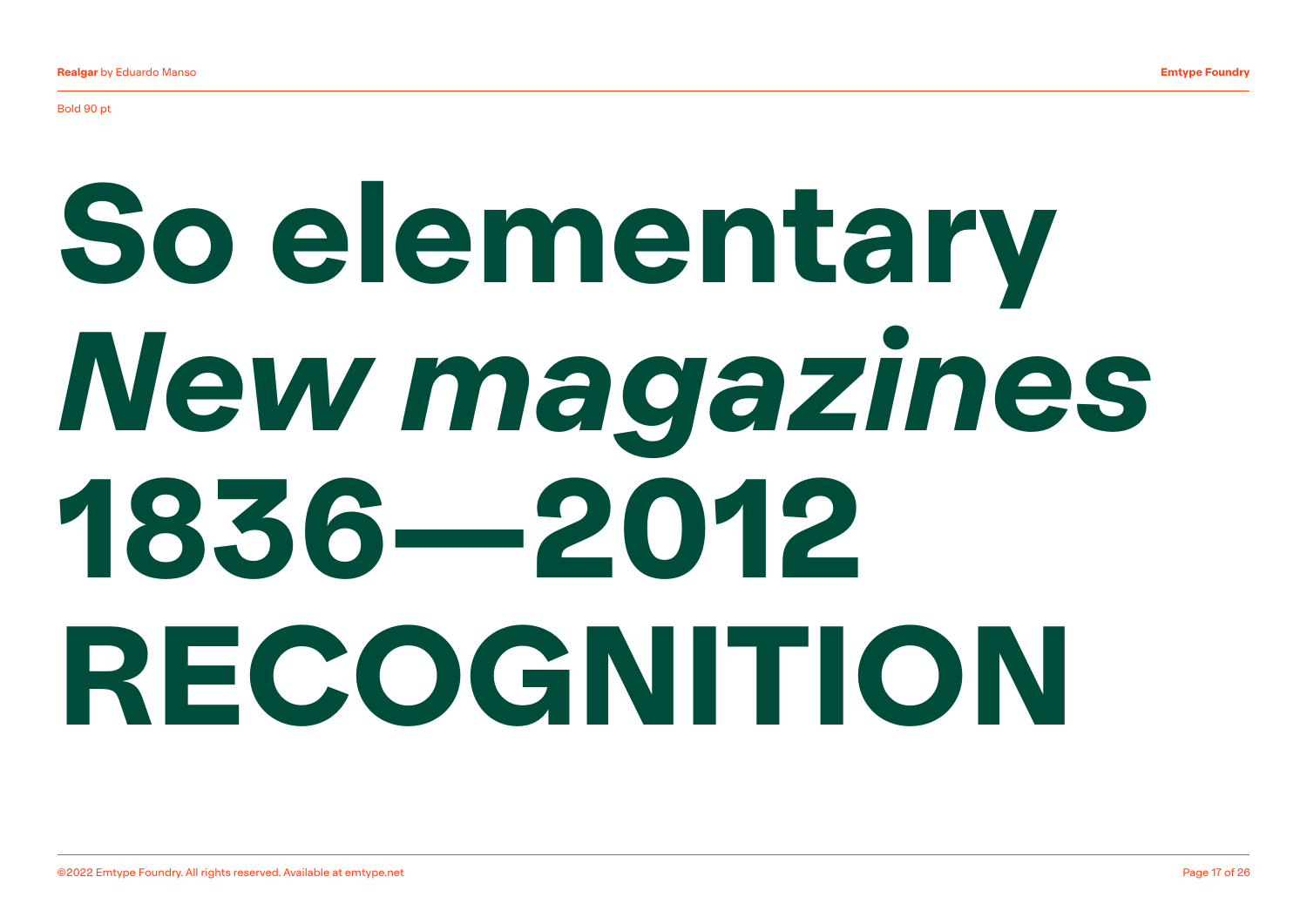## THE SIMPLICITY OF THE CHAIN OF PRODUCTION Businesses that became internationally famous Characteristics of the fashion industry in this area

## 30 pt 10 pt 10 pt 10 pt 10 pt 10 pt 10 pt 10 pt 10 pt 10 pt 10 pt 10 pt 10 pt 10 pt 10 pt 10 pt 10 pt 10 pt 10

*The MacNab Clan were once dominant here, and have long been associated with Killin. Their ancient burial ground is on Inchbuie in the River Dochart, just below the falls.*

The Art Institute of Chicago in Chicago's Grant Park, and was founded in 1879, is one of the oldest and largest art museums in the United States. Recognized for its curatorial efforts and popularity among visitors, the museum hosts approximately 1.5 million people annually. Its collection, stewarded by 11 curatorial departments, is encyclopedic, and includes iconic works such as Georges Seurat's A Sunday on La Grande Jatte, Pablo Picasso.

## 20 pt

The Art Institute of Chicago in Chicago's Grant Park, founded in 1879, is one of the oldest and largest art museums in the United States. Recognized for its curatorial efforts and popularity among visitors, the museum hosts approximately 1.5 million people annually. Its collection, stewarded by 11 curatorial departments, is encyclopedic, and includes iconic works such as Georges Seurat's A Sunday on La Grande Jatte, Pablo Picasso's The Old Guitarist, Edward Hopper's Nighthawks, and Grant Wood.

## 8 pt

The Art Institute of Chicago in Chicago's Grant Park, founded in 1879, is one of the oldest and largest art museums in the United States. Recognized for its curatorial efforts and popularity among visitors, the museum hosts approximately 1.5 million people annually. Its collection, stewarded by 11 curatorial departments, is encyclopedic, and includes iconic works such as Georges Seurat's A Sunday on La Grande Jatte, Pablo Picasso's The Old Guitarist, Edward Hopper's Nighthawks, and Grant Wood's American Gothic. Its permanent collection of nearly 300,000 total works of art is augmented by more than 30 special exhibitions.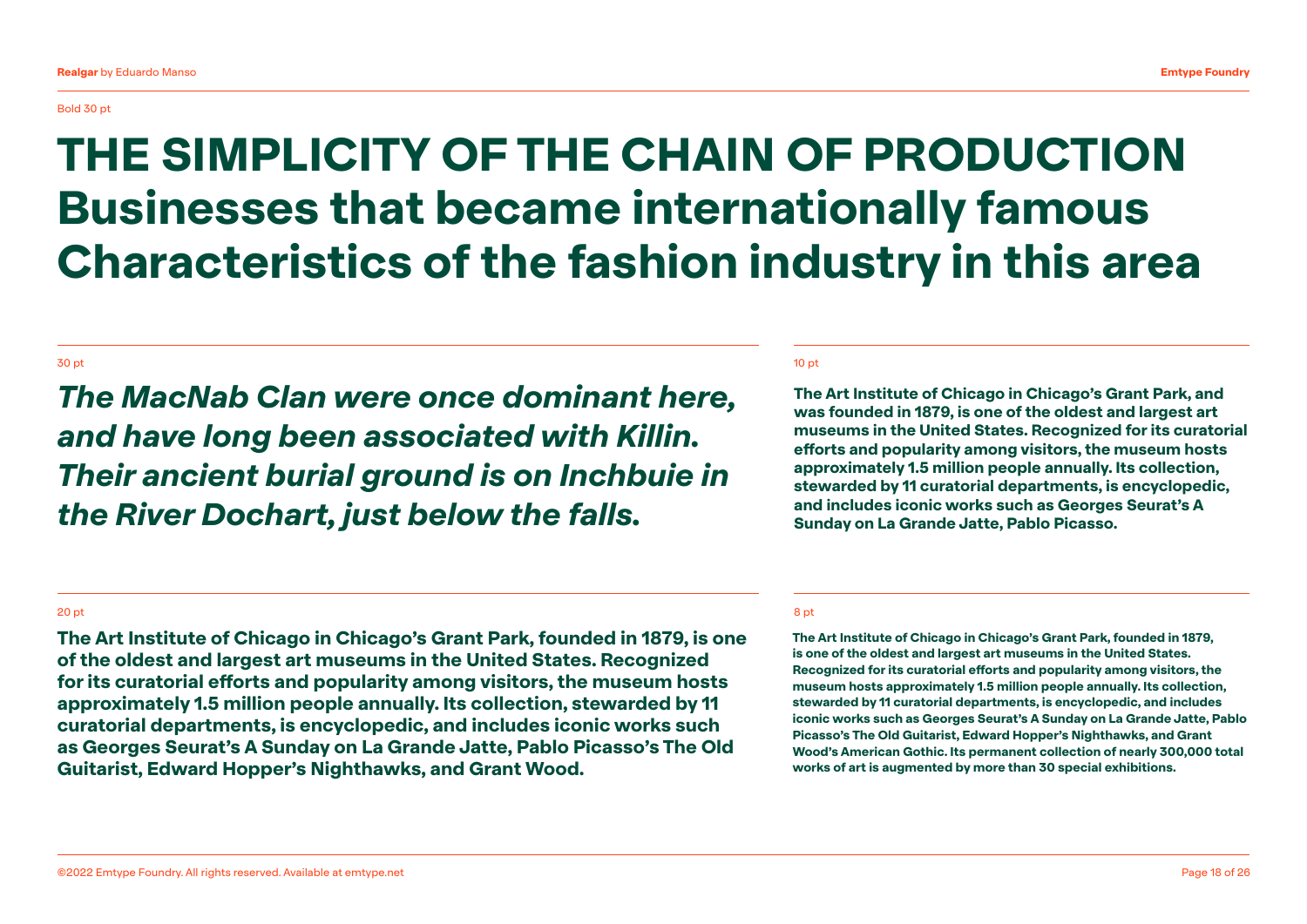ExtraBold 90 pt

## Canadian flags *My generation* Harlem in 1857 WORLDVIEWS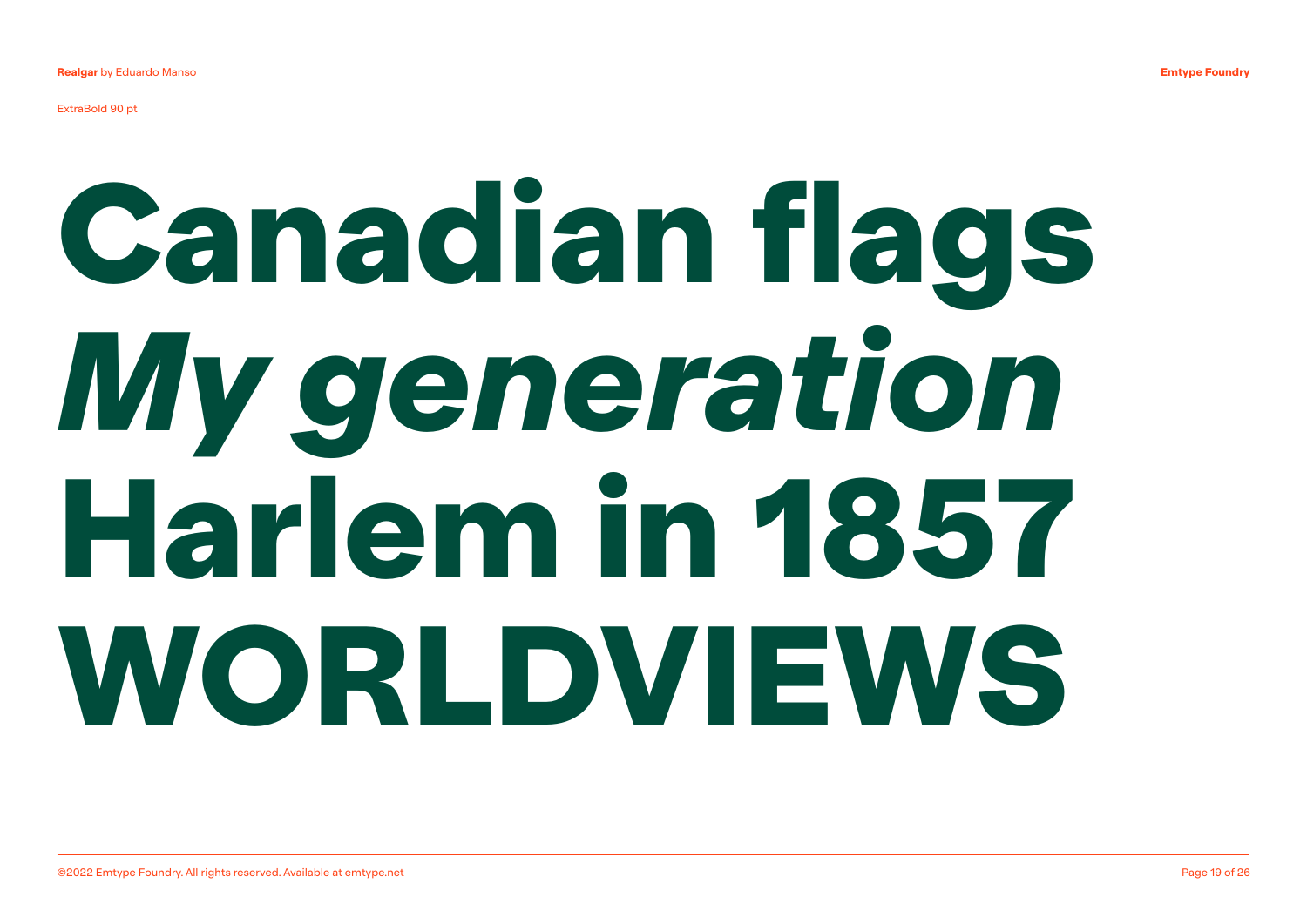ExtraBold 30 pt

## WAS SHAPED WITH SIMPLE CARPENTRY TOOLS Characteristic theatre performance with puppets Naples in the early decades of the 19th century

## 30 pt 10 pt 10 pt 10 pt 10 pt 10 pt 10 pt 10 pt 10 pt 10 pt 10 pt 10 pt 10 pt 10 pt 10 pt 10 pt 10 pt 10 pt 10

*The town of South Padre Island is located on its southern end, with the city of Corpus Christi situated at the northern end, but the island as a whole is sparsely populated.*

The Art Institute of Chicago in Chicago's Grant Park, and was founded in 1879, is one of the oldest and largest art museums in the United States. Recognized for its curatorial efforts and popularity among visitors, the museum hosts approximately 1.5 million people annually. Its collection, stewarded by 11 curatorial departments, is encyclopedic, and includes iconic works such as Georges Seurat's A Sunday on La Grande Jatte, Pablo Picasso.

## 20 pt

The Art Institute of Chicago in Chicago's Grant Park, founded in 1879, is one of the oldest and largest art museums in the United States. Recognized for its curatorial efforts and popularity among visitors, the museum hosts approximately 1.5 million people annually. Its collection, stewarded by 11 curatorial departments, is encyclopedic, and includes iconic works such as Georges Seurat's A Sunday on La Grande Jatte, Pablo Picasso's The Old Guitarist, Edward Hopper's Nighthawks, and Grant Wood.

## 8 pt

The Art Institute of Chicago in Chicago's Grant Park, founded in 1879, is one of the oldest and largest art museums in the United States. Recognized for its curatorial efforts and popularity among visitors, the museum hosts approximately 1.5 million people annually. Its collection, stewarded by 11 curatorial departments, is encyclopedic, and includes iconic works such as Georges Seurat's A Sunday on La Grande Jatte, Pablo Picasso's The Old Guitarist, Edward Hopper's Nighthawks, and Grant Wood's American Gothic. Its permanent collection of nearly 300,000 total works of art is augmented by more than 30.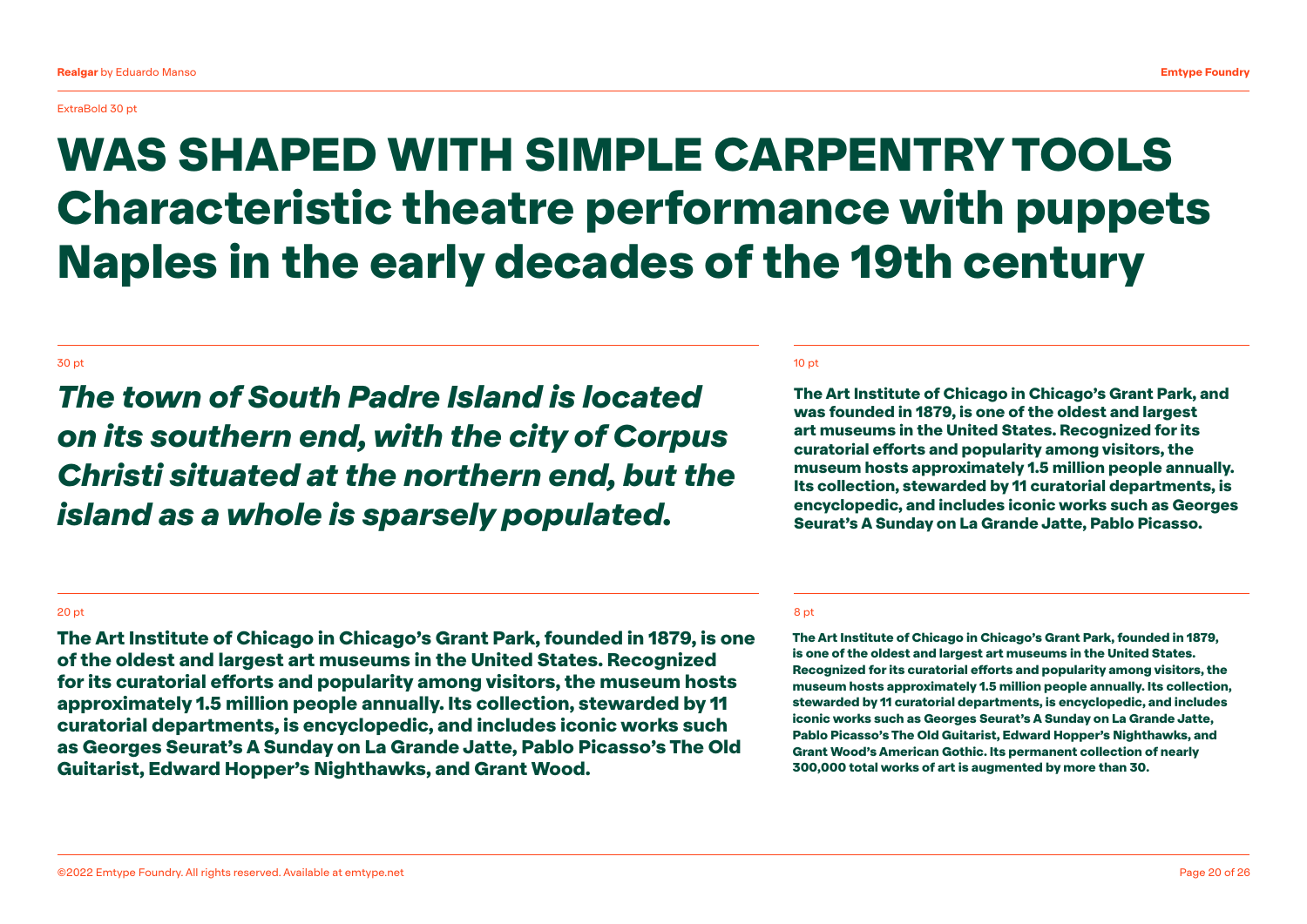Black 90 pt

## Verona textile *Professional* The late 1960s FEATURED ART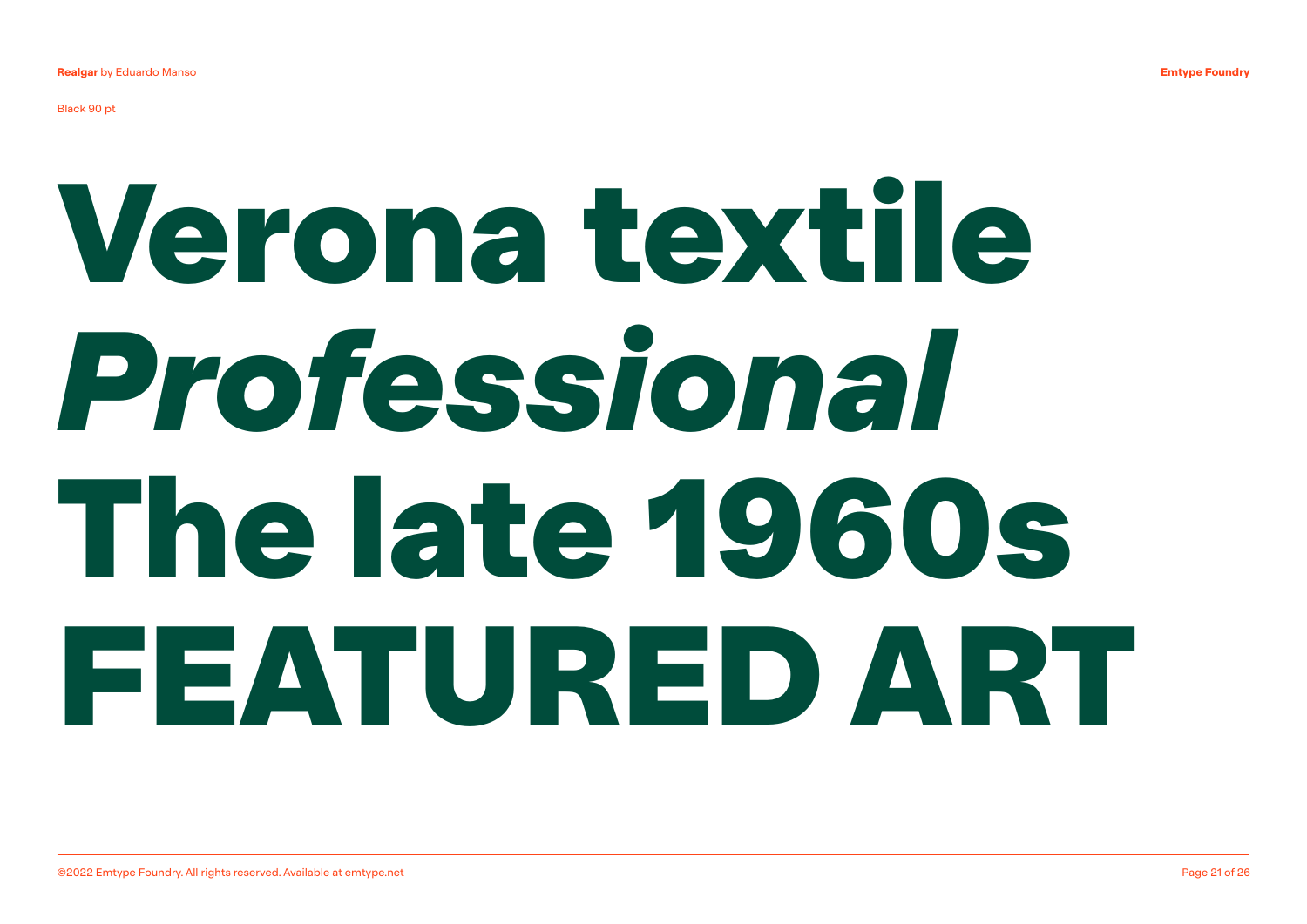Complete character set Regular 20 pt

## ABCDEFGHIJKLMNOPQRSTUVWXYZ abcdefghijklmnopqrstuvwxyz 0123456789

## **Diacritics**

ÀÁÂÃÄÅĀĂĄĀÆÇĆĈĊČĎĐÈÉÊËĒĔĔĘĚĜĞĠĢĤĪÍÎÌĨĬĨIJĴĶĹĻĽĿŁĿLÑŃŅŇ ÒÓÔÕÖÖŐØŒÞŔŖŘŚŜŞŠȘſSŢŤŦŢÙÚÛÜŨŨŨŮŰŮŴŴŴŴŸŶŶŹŻŽ àáâãäåāăąāçćĉċčďđðèéêëēĕėęěĝğġģħĥīíîìïįĩıijĵķĸĺļľŀł�ñńņň'n òóôõöōŏőøœþŕŗřśŝşšșßťŧțùúûüũūŭůűųŵẁẃẅýÿŷźżž

| Ligatures                                               | Alternates                                                                                                    | Arrows  | <b>Icons</b> |
|---------------------------------------------------------|---------------------------------------------------------------------------------------------------------------|---------|--------------|
| fffiflffiffl                                            | àáâãåāăăgā                                                                                                    | ←↑→↓ドィン |              |
| <b>Miscellaneous</b>                                    |                                                                                                               |         |              |
| 0123456789 \$£€¥ƒ¢Fr%‰+−=÷×<>±≤≥≠ πΠ∂νΣ∫f◊ΩΔμյ $\Theta$ |                                                                                                               |         |              |
| @&()[]{}/ \;?¿!•·-—∞«»‹›#©®™°*†‡§¶^~_ª°.,:;""",<br>,,,, |                                                                                                               |         |              |
| <b>Fractions</b>                                        |                                                                                                               |         |              |
|                                                         | 0123456789 0123456789 0123456789 0123456789 0123456789 0123456789 0123456789 0123456789 0123456789 0123456789 |         |              |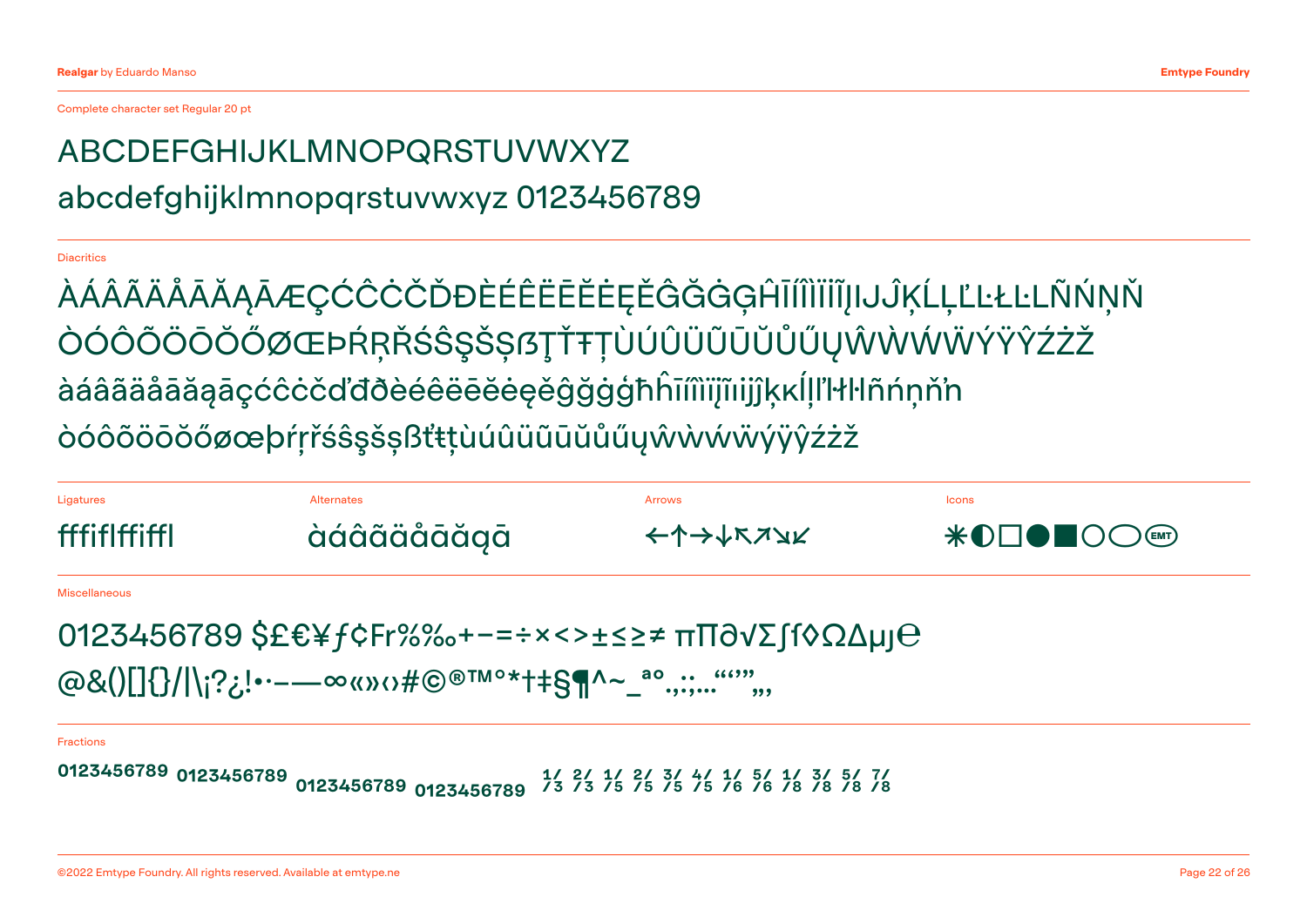Open type features — Default **Standard Ligatures According to the Standard ligatures** Standard ligatures

Pacific Influent

Buffalo **Official** Waffler

Pacific Influent

Discretionary ligatures

Buffalo **Official Waffler**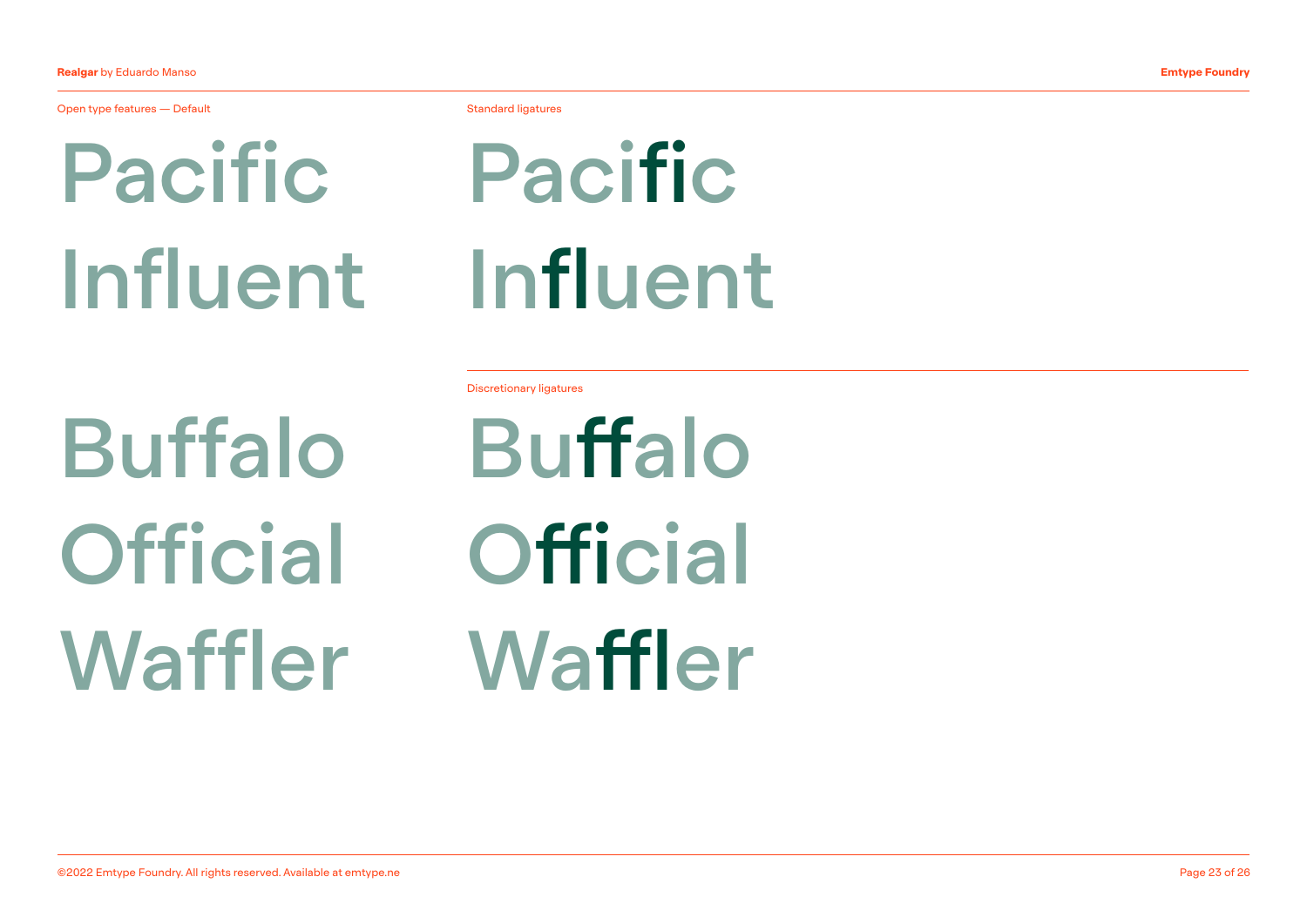## Realgar by Eduardo Manso

3/4 Kg Open type features — Default Fractions **Fractions** 

H12345

¾ Kg

Numerator Denominator



Superior 58627 H58627

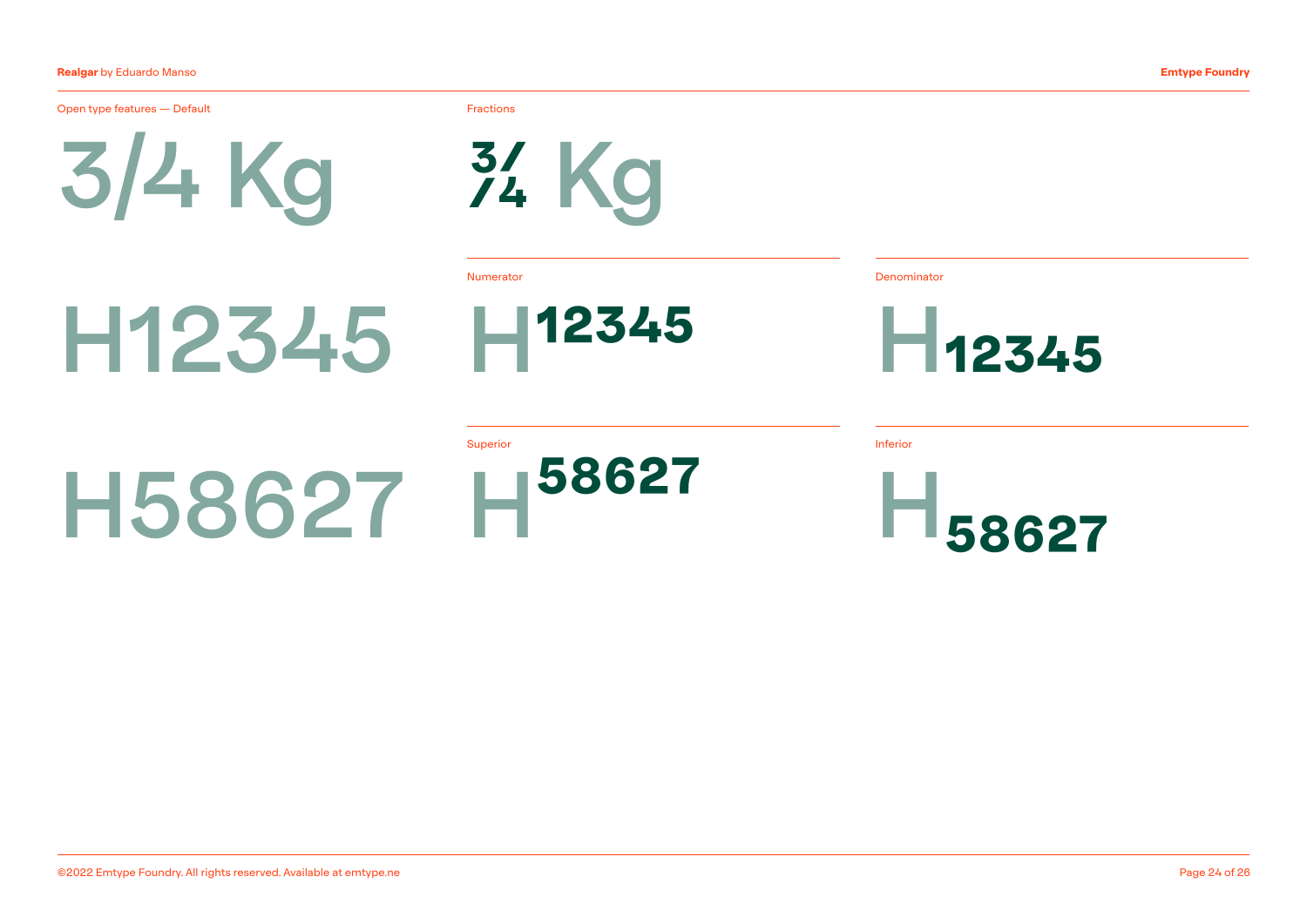## Realgar by Eduardo Manso

## About the font 9 pt Licenses 9 pt Info 9 pt

Realgar is a generic and neutral typeface but with enough personality to be different, but not as much to be unfamiliar. The name refers to an ancient natural pigment, known for its vivid orange colour. It is a multipurpose typeface in an eclectic style that combines geometric and grotesque with some humanist touches. Some of its main features are the wide proportions, closed apertures and idiosyncratic numbers that make Realgar stand out. In addition, the rounded dots convey a friendly and contemporary look. A Variable Font is included with the family or as a separate style.

## Languages 9 pt

Afrikaans, Albanian, Basque, Bosnian, Bulgarian, Catalan, Croatian, Czech, Danish, Dutch, English, Esperanto, Estonian, Filipino, Finnish, French, Galician, German, Hungarian, Icelandic, Indonesian, Irish, Italian, Javanese, Kurdish, Latin, Latvian, Lithuanian, Malay, Maltese, Moldovan, Norwegian, Polish, Portuguese, Romanian, Scottish Gaelic, Serbian, Slovak, Slovenian, Somali, Spanish, Suahili, Swedish, Tagalog, Turkish, Welsh, Zulu & more.

**Desktop** For use on a desktop computer. Including the most common uses, both personal and commerical, for use in desktop applications such as Adobe Photoshop, Adobe InDesign and Microsoft Office. Desktop licenses are based on the number of computers in which the font will be installed.

Webfont For a website or web application. A webfont license allows to embed the font into a website, so that it can be displayed on any browser. The license is based on a monthly pageview allowance for the webfonts. One time fee, this license does not need to be renewed if the site remain within that monthly pageviews.

ePub For use on an electronic publication. The license allows to embed the font in an electronic publication such as digital books, magazines, newspapers. An ePub license is based on the number of publications in which the font is used and each issue counts as a separate publication.

App For a mobile app for iOS, Android or Windows Phone, the license allows to embed the font in the mobile application's code. Licenses are purchased based on the total number of different apps created.

Server For use on sites, web apps, or services that allow a nonlicensed user to utilize the font to create a personalized product. This license is valid for one year and is renewed each year that the font remains in use. A font downloaded with this license cannot be used in Software as a Service.

Emtype Foundry

## Release date

March 2022

## 12 styles

Regular, Regular Italic, Medium, Medium Italic, SemiBold, SemiBold Italic, Bold, Bold Italic, ExtraBold, ExtraBold Italic, Black & Black Italic

Desktop formats

OpenType (OTF)

## Web formats

Embedded OpenType (EOT) TrueType web (TTF) [Web Open Font](https://ca.wikipedia.org/wiki/Web_Open_Font_Format) (WOFF) [Web Open Font](https://ca.wikipedia.org/wiki/Web_Open_Font_Format) 2 (WOFF2)